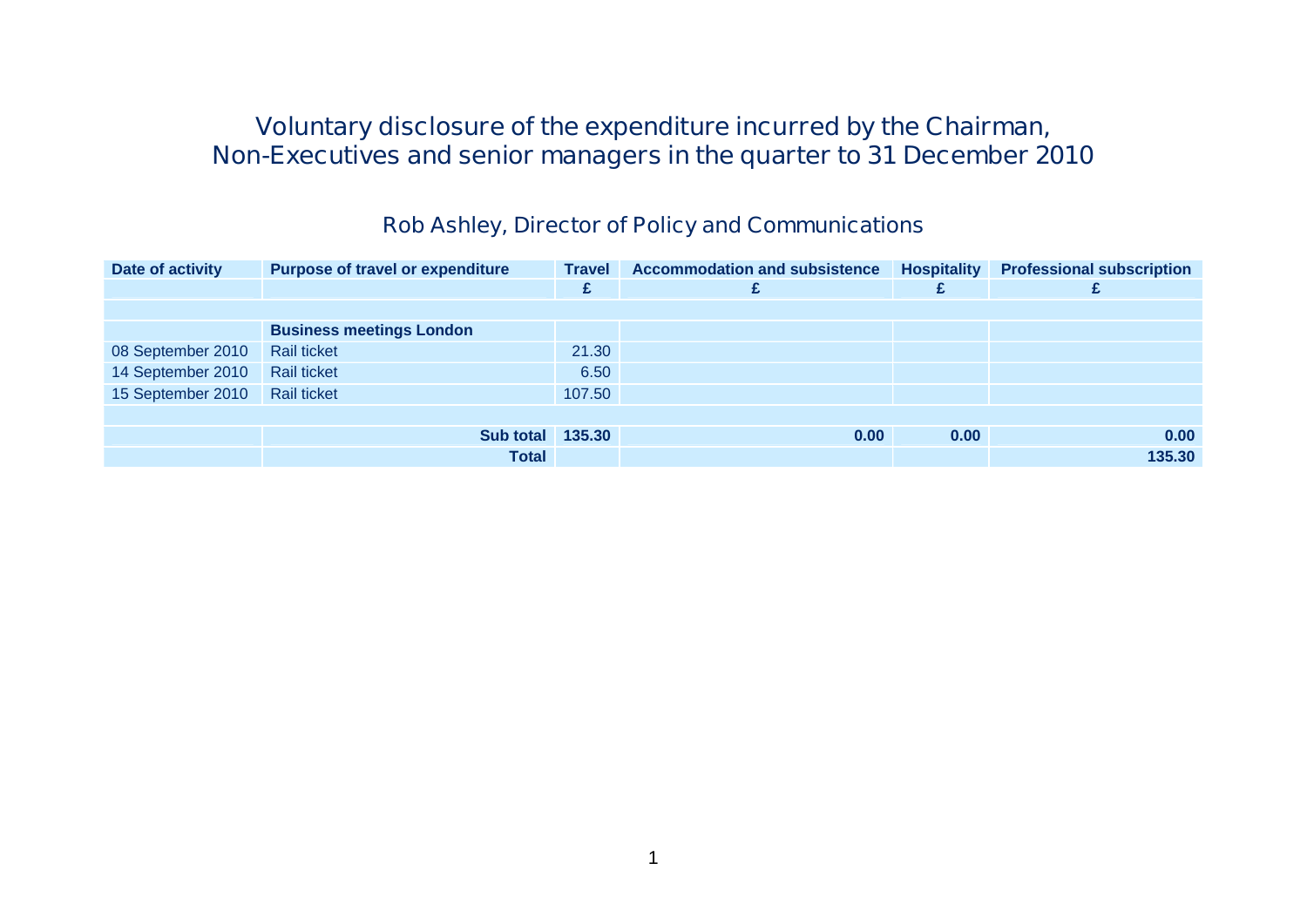# **Penny Boys, Non-Executive Director**

| Date of activity  | <b>Purpose of travel or expenditure</b> | <b>Travel</b> | <b>Accommodation and subsistence</b> | <b>Hospitality</b> | <b>Professional subscription</b> |
|-------------------|-----------------------------------------|---------------|--------------------------------------|--------------------|----------------------------------|
|                   |                                         | £             | £                                    | £                  | £                                |
|                   |                                         |               |                                      |                    |                                  |
|                   | <b>Ofwat Board meeting Birmingham</b>   |               |                                      |                    |                                  |
| 09 September 2010 | <b>Rail tickets</b>                     | 184.15        |                                      |                    |                                  |
|                   |                                         |               |                                      |                    |                                  |
|                   | <b>Business meetings London</b>         |               |                                      |                    |                                  |
| 20 October 2010   | <b>Rail tickets</b>                     | 28.30         |                                      |                    |                                  |
| 15 November 2010  | <b>Rail ticket</b>                      | 7.40          |                                      |                    |                                  |
| 23 November 2010  | <b>Rail ticket</b>                      | 10.65         |                                      |                    |                                  |
|                   |                                         |               |                                      |                    |                                  |
|                   | <b>Taxi</b>                             |               |                                      |                    |                                  |
|                   | Claim for quarter                       | 22.50         |                                      |                    |                                  |
|                   |                                         |               |                                      |                    |                                  |
|                   | <b>Sub total</b>                        | 253.00        | 0.00                                 | 0.00               | 0.00                             |
|                   | <b>Total</b>                            |               |                                      |                    | 253.00                           |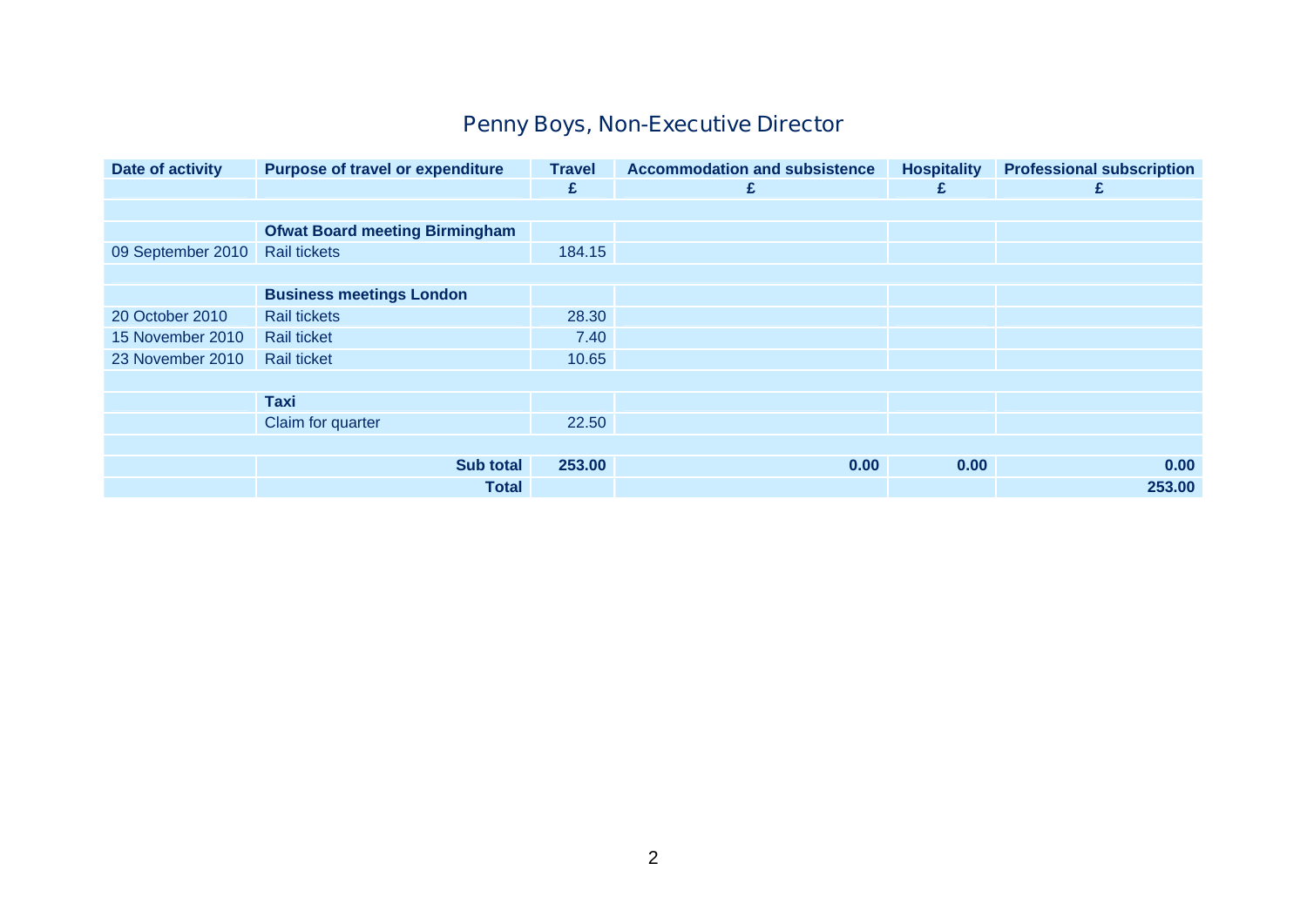# **Huw Brooker, Director of Legal Services**

| Date of activity  | <b>Purpose of travel or expenditure</b> | <b>Travel</b> | <b>Accommodation and subsistence</b> | <b>Hospitality</b> | <b>Professional subscription</b> |
|-------------------|-----------------------------------------|---------------|--------------------------------------|--------------------|----------------------------------|
|                   |                                         | £             | £                                    | £                  | £                                |
|                   |                                         |               |                                      |                    |                                  |
|                   | <b>Business meetings London</b>         |               |                                      |                    |                                  |
| 08 September 2010 | <b>Rail tickets</b>                     | 132.70        |                                      |                    |                                  |
|                   | Subsistence                             |               | 10.54                                |                    |                                  |
| 01 November 2010  | <b>Rail ticket</b>                      | 145.60        |                                      |                    |                                  |
|                   | Subsistence                             |               | 9.11                                 |                    |                                  |
| 30 November 2010  | <b>Rail ticket</b>                      | 165.00        |                                      |                    |                                  |
|                   | Subsistence                             |               | 14.75                                |                    |                                  |
|                   |                                         |               |                                      |                    |                                  |
|                   | <b>Training course Sheffield</b>        |               |                                      |                    |                                  |
| 14 September 2010 | <b>Rail ticket</b>                      | 256.00        |                                      |                    |                                  |
|                   | Subsistence                             |               | 10.15                                |                    |                                  |
| 15 September 2010 | Subsistence                             |               | 6.20                                 |                    |                                  |
| 16 September 2010 | Subsistence                             |               | 3.76                                 |                    |                                  |
| 17 September 2010 | Subsistence                             |               | 1.95                                 |                    |                                  |
| 27 September 2010 | Subsistence                             |               | 3.80                                 |                    |                                  |
|                   |                                         |               |                                      |                    |                                  |
|                   | <b>Taxi</b>                             |               |                                      |                    |                                  |
|                   | Claim for quarter                       | 68.40         |                                      |                    |                                  |
|                   |                                         |               |                                      |                    |                                  |
|                   | <b>Sub total</b>                        | 767.70        | 60.26                                | 0.00               | 0.00                             |
|                   | <b>Total</b>                            |               |                                      |                    | 827.96                           |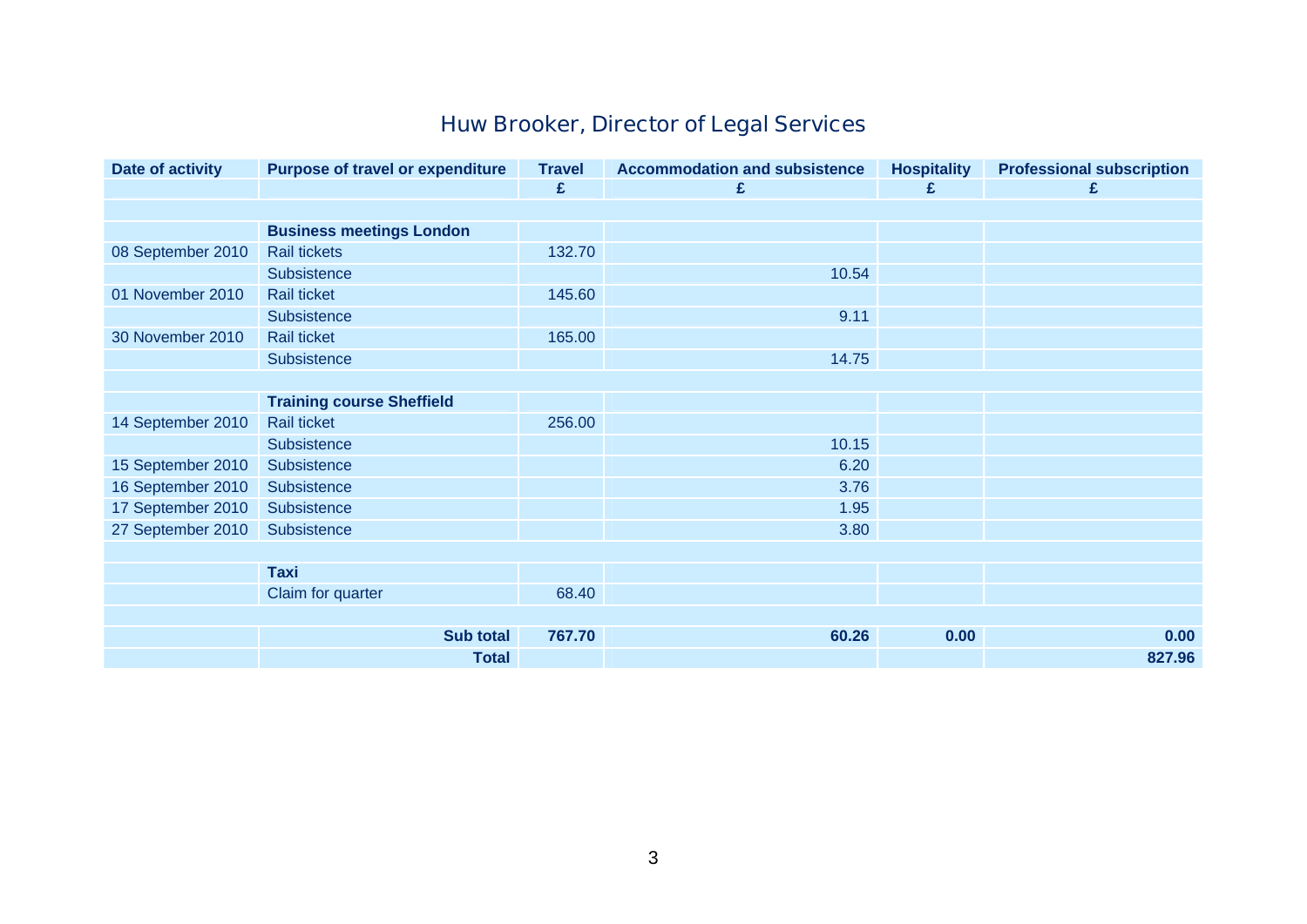# **Mike Brooker, Non-Executive Director**

| Date of activity  | <b>Purpose of travel or expenditure</b> | <b>Travel</b> | <b>Accommodation and subsistence</b> | <b>Hospitality</b> | <b>Professional subscription</b> |
|-------------------|-----------------------------------------|---------------|--------------------------------------|--------------------|----------------------------------|
|                   |                                         | £             | £                                    | £                  | £                                |
|                   |                                         |               |                                      |                    |                                  |
|                   | <b>Ofwat Board meetings Birmingham</b>  |               |                                      |                    |                                  |
| 09 September 2010 | <b>Rail ticket</b>                      | 92.05         |                                      |                    |                                  |
| 14 October 2010   | Rail ticket and car parking             | 107.85        |                                      |                    |                                  |
|                   | Car mileage                             | 4.00          |                                      |                    |                                  |
|                   |                                         |               |                                      |                    |                                  |
|                   | <b>Business meetings London</b>         |               |                                      |                    |                                  |
| 21 October 2010   | Rail ticket and car parking             | 199.90        |                                      |                    |                                  |
|                   | Car mileage                             | 4.00          |                                      |                    |                                  |
| 25 November 2010  | <b>Rail ticket</b>                      | 192.70        |                                      |                    |                                  |
|                   |                                         |               |                                      |                    |                                  |
|                   | <b>Sub total</b>                        | 600.50        | 0.00                                 | 0.00               | 0.00                             |
|                   | <b>Total</b>                            |               |                                      |                    | 600.50                           |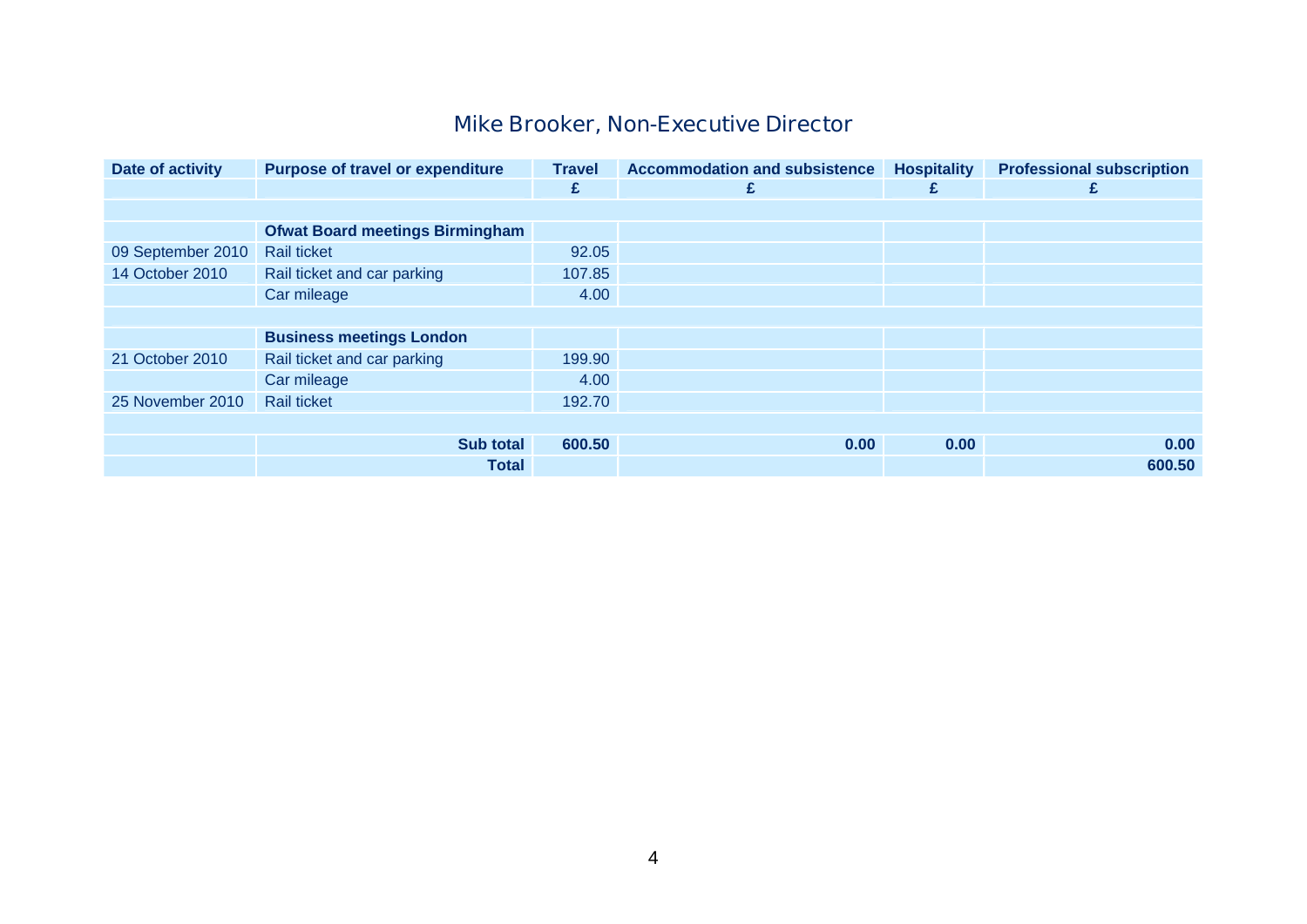#### **Peter Bucks, Non-Executive Director**

| Date of activity        | <b>Purpose of travel or expenditure</b>           | <b>Travel</b> | <b>Accommodation and</b><br>subsistence | <b>Hospitality</b> | <b>Professional</b><br>subscription |
|-------------------------|---------------------------------------------------|---------------|-----------------------------------------|--------------------|-------------------------------------|
|                         |                                                   | £             | £                                       | £                  | £                                   |
|                         |                                                   |               |                                         |                    |                                     |
|                         | <b>Ofwat Audit Committee meetings Birmingham</b>  |               |                                         |                    |                                     |
| 24 March 2010           | <b>Rail ticket</b>                                | 158.40        |                                         |                    |                                     |
| 03 June 2010            | <b>Rail tickets</b>                               | 146.85        |                                         |                    |                                     |
|                         |                                                   |               |                                         |                    |                                     |
|                         | <b>Ofwat Board meetings Birmingham</b>            |               |                                         |                    |                                     |
| 15 April 2010           | <b>Rail tickets</b>                               | 191.00        |                                         |                    |                                     |
| 12 to 13 May 2010       | <b>Rail tickets</b>                               | 176.20        |                                         |                    |                                     |
| 17 June 2010            | <b>Rail tickets</b>                               | 137.90        |                                         |                    |                                     |
| 15 July 2010            | <b>Rail tickets</b>                               | 140.90        |                                         |                    |                                     |
| 08 to 09 September 2010 | <b>Rail tickets</b>                               | 68.80         |                                         |                    |                                     |
|                         | 1 night's accommodation                           |               | 101.99                                  |                    |                                     |
| 10 November 2010        | 1 night's accommodation                           |               | 85.00                                   |                    |                                     |
|                         |                                                   |               |                                         |                    |                                     |
|                         | <b>Water Achievement Awards Dinner Birmingham</b> |               |                                         |                    |                                     |
| 20 May 2010             | <b>Rail tickets</b>                               | 159.40        |                                         |                    |                                     |
|                         |                                                   |               |                                         |                    |                                     |
|                         | <b>Business meetings London</b>                   |               |                                         |                    |                                     |
| 05 July 2010            | Car mileage                                       | 108.00        |                                         |                    |                                     |
| 03 August 2010          | <b>Rail tickets</b>                               | 96.70         |                                         |                    |                                     |
|                         |                                                   |               |                                         |                    |                                     |
|                         | <b>Sub total</b>                                  | 1,384.15      | 186.99                                  | 0.00               | 0.00                                |
|                         | <b>Total</b>                                      |               |                                         |                    | 1,571.14                            |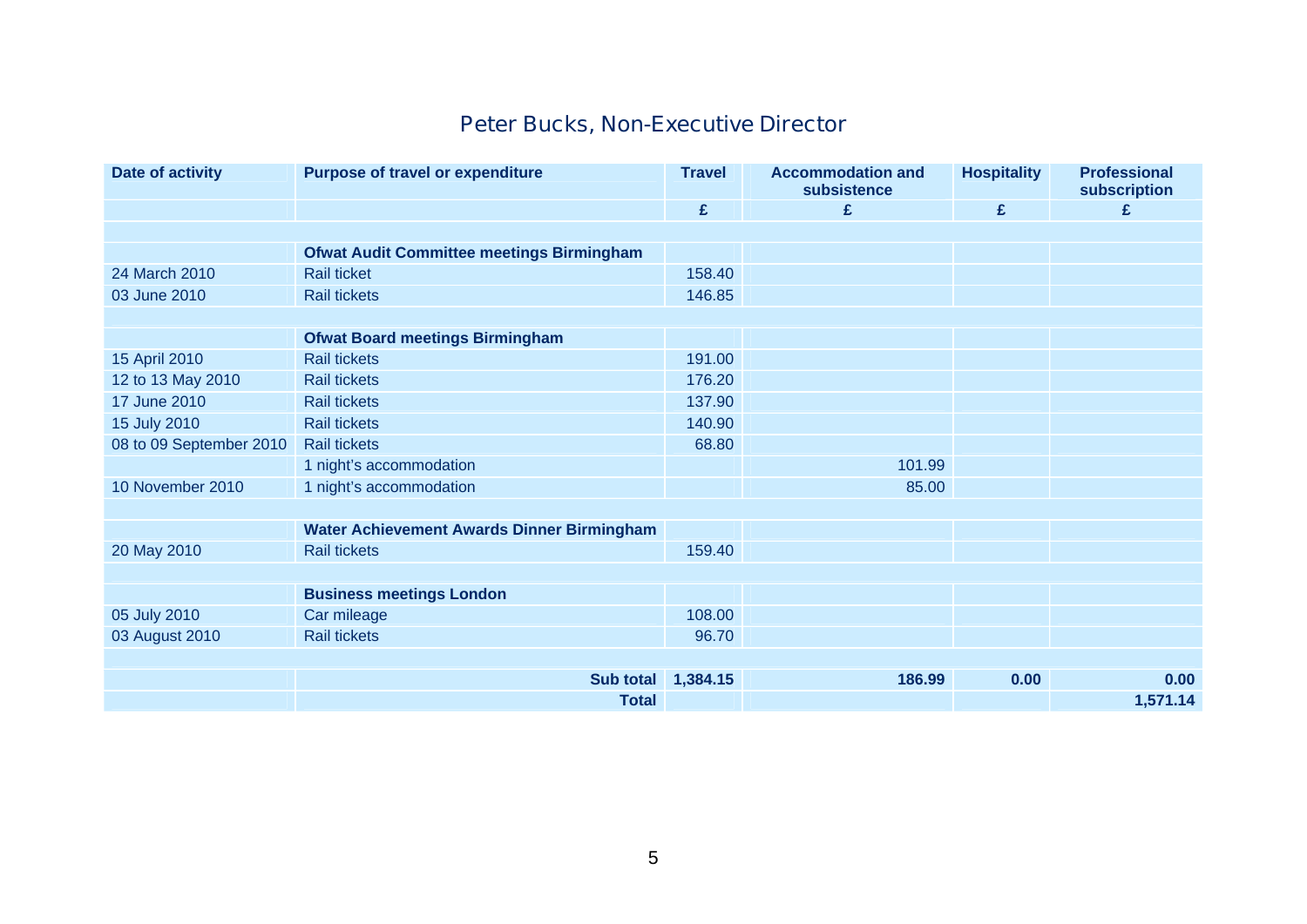# **Stuart Crawford, Director of Corporate Services and Programme Management**

| Date of activity  | <b>Purpose of travel or expenditure</b> | <b>Travel</b> | <b>Accommodation and subsistence</b> | <b>Hospitality</b> | <b>Professional</b><br>subscription |
|-------------------|-----------------------------------------|---------------|--------------------------------------|--------------------|-------------------------------------|
|                   |                                         | £             | £                                    | £                  | £                                   |
|                   |                                         |               |                                      |                    |                                     |
|                   | <b>Business meetings London</b>         |               |                                      |                    |                                     |
| 14 September 2010 | <b>Rail tickets</b>                     | 121.50        |                                      |                    |                                     |
| 19 October 2010   | <b>Rail ticket</b>                      | 116.10        |                                      |                    |                                     |
|                   | 1 night's accommodation and subsistence |               | 165.72                               |                    |                                     |
|                   |                                         |               |                                      |                    |                                     |
|                   | <b>Taxi</b>                             |               |                                      |                    |                                     |
|                   | Claim for quarter                       | 87.00         |                                      |                    |                                     |
|                   |                                         |               |                                      |                    |                                     |
|                   | <b>Sub total 324.60</b>                 |               | 165.72                               | 0.00               | 0.00                                |
|                   | <b>Total</b>                            |               |                                      |                    | 490.32                              |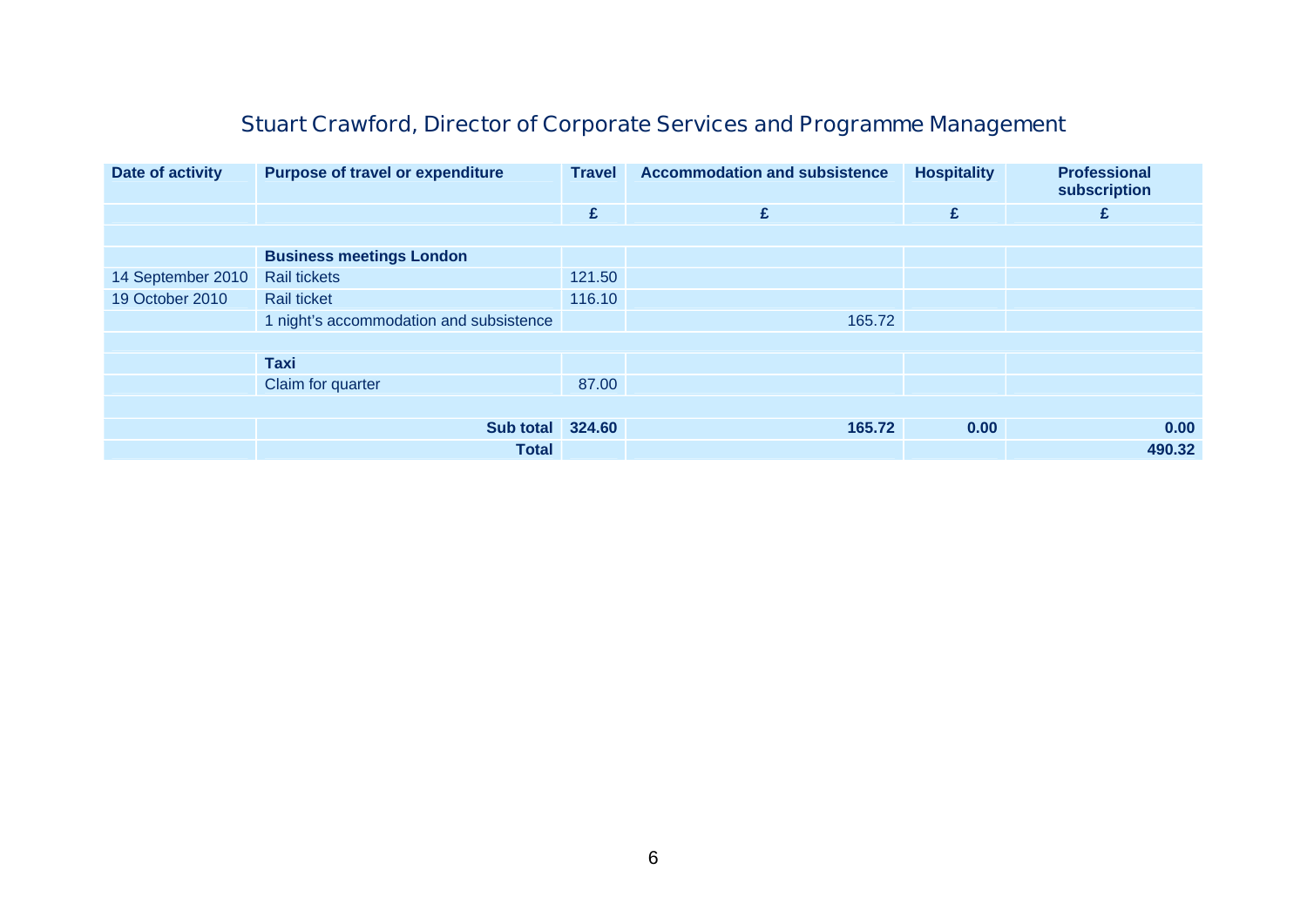# **George Day, Director of Metering and Charging**

| Date of activity  | <b>Purpose of travel or expenditure</b> | <b>Travel</b> | <b>Accommodation and subsistence</b> | <b>Hospitality</b> | <b>Professional subscription</b> |
|-------------------|-----------------------------------------|---------------|--------------------------------------|--------------------|----------------------------------|
|                   |                                         | £             | £                                    | £                  |                                  |
|                   |                                         |               |                                      |                    |                                  |
|                   | <b>Business meetings London</b>         |               |                                      |                    |                                  |
| 09 September 2010 | <b>Rail ticket</b>                      | 124.60        |                                      |                    |                                  |
| 15 September 2010 | <b>Rail ticket</b>                      | 62.00         |                                      |                    |                                  |
| 16 September 2010 | <b>Rail ticket</b>                      | 16.00         |                                      |                    |                                  |
| 22 September 2010 | <b>Rail ticket</b>                      | 101.50        |                                      |                    |                                  |
| 15 October 2010   | <b>Rail tickets</b>                     | 111.50        |                                      |                    |                                  |
| 20 October 2010   | 1 night's accommodation                 |               | 119.00                               |                    |                                  |
|                   | <b>Rail ticket</b>                      | 55.50         |                                      |                    |                                  |
| 27 October 2010   | <b>Rail ticket</b>                      | 41.50         |                                      |                    |                                  |
| 27 October 2010   | <b>Rail ticket</b>                      | 25.50         |                                      |                    |                                  |
|                   |                                         |               |                                      |                    |                                  |
|                   | Sub total                               | 538.10        | 119.00                               | 0.00               | 0.00                             |
|                   | <b>Total</b>                            |               |                                      |                    | 657.10                           |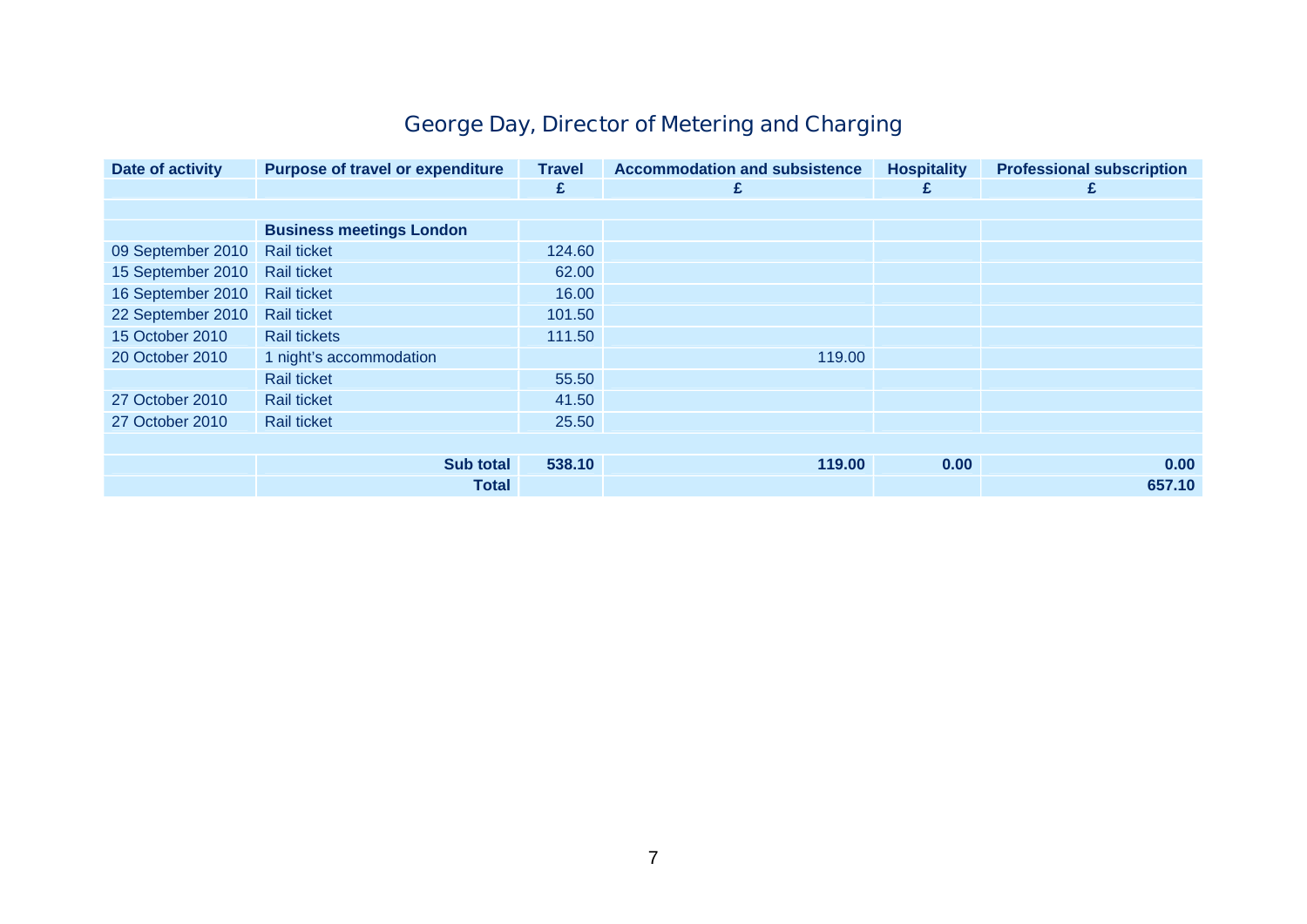# **Roger Dunshea, Director of Finance and Business Services**

| Date of activity | <b>Purpose of travel or expenditure</b> | <b>Travel</b> | <b>Accommodation and subsistence</b> | <b>Hospitality</b> | <b>Professional subscription</b> |
|------------------|-----------------------------------------|---------------|--------------------------------------|--------------------|----------------------------------|
|                  |                                         | £             | £                                    | £                  | £                                |
|                  |                                         |               |                                      |                    |                                  |
|                  | <b>Business meetings London</b>         |               |                                      |                    |                                  |
| 15 October 2010  | Rail ticket and car parking             | 214.60        |                                      |                    |                                  |
| 05 November 2010 | Rail ticket and car parking             | 173.20        |                                      |                    |                                  |
|                  | Subsistence                             |               | 8.00                                 |                    |                                  |
| 23 November 2010 | Rail ticket and car parking             | 136.60        |                                      |                    |                                  |
|                  | <b>Subsistence</b>                      |               | 7.85                                 |                    |                                  |
|                  |                                         |               |                                      |                    |                                  |
|                  | <b>Conference London</b>                |               |                                      |                    |                                  |
| 04 November 2010 | Conference fee                          | 116.32        |                                      |                    |                                  |
|                  | Subsistence                             |               | 6.10                                 |                    |                                  |
|                  |                                         |               |                                      |                    |                                  |
|                  | <b>Professional subscription</b>        |               |                                      |                    |                                  |
| 24 November 2010 | Institute of Leadership and Management  |               |                                      |                    | 100.00                           |
|                  |                                         |               |                                      |                    |                                  |
|                  | Sub total                               | 640.72        | 21.95                                | 0.00               | 100.00                           |
|                  | Total                                   |               |                                      |                    | 762.67                           |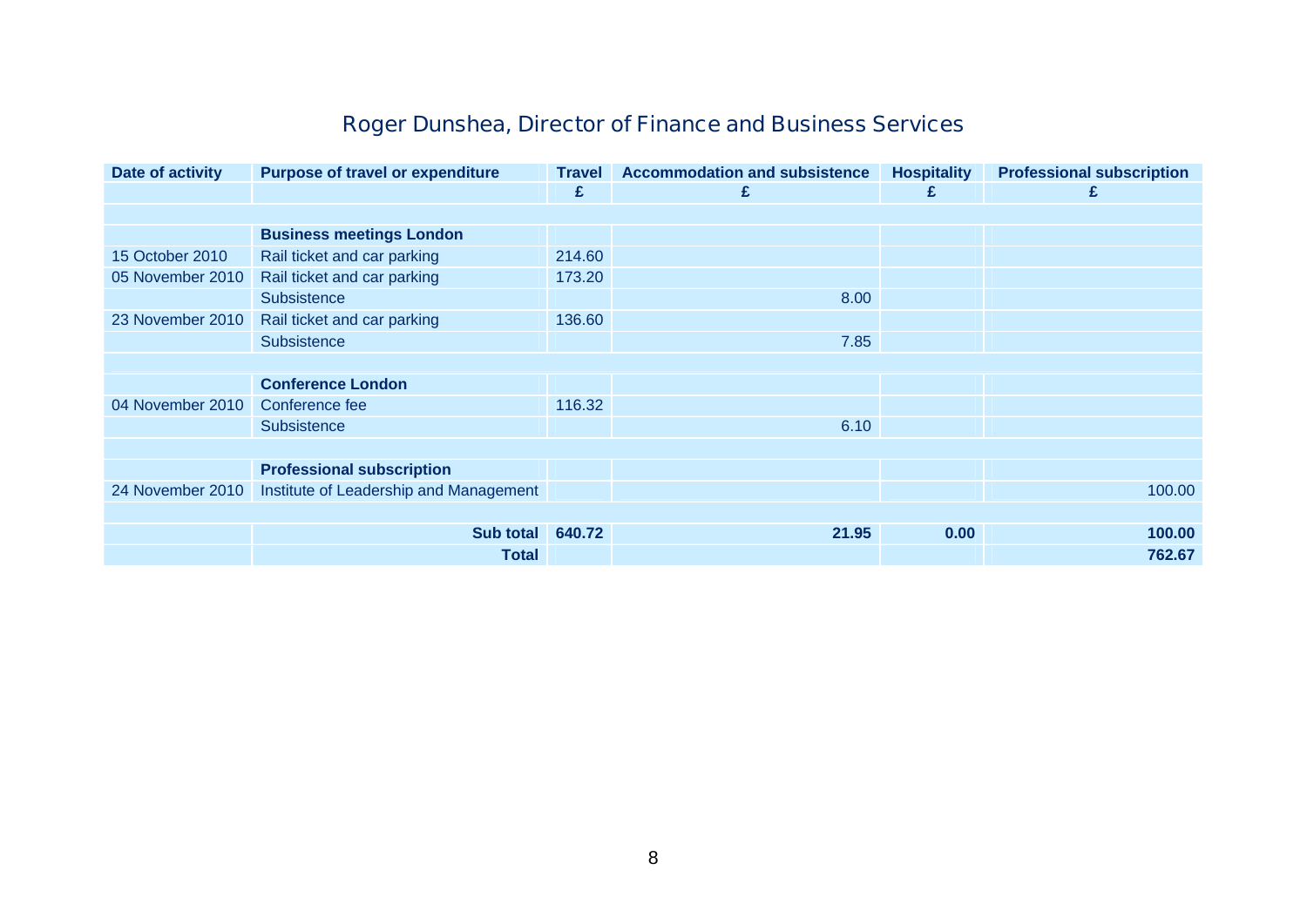# **Regina Finn, Chief Executive**

| <b>Date of activity</b> | <b>Purpose of travel or expenditure</b>           | <b>Travel</b> | <b>Accommodation and</b><br>subsistence | <b>Hospitality</b> | <b>Professional</b><br>subscription |
|-------------------------|---------------------------------------------------|---------------|-----------------------------------------|--------------------|-------------------------------------|
|                         |                                                   | £             | £                                       | £                  | £                                   |
|                         |                                                   |               |                                         |                    |                                     |
|                         | Introduction to the Water Industry Leamington Spa |               |                                         |                    |                                     |
| 06 September 2010       | <b>Rail ticket</b>                                | 19.20         |                                         |                    |                                     |
|                         |                                                   |               |                                         |                    |                                     |
|                         | <b>Business meetings London</b>                   |               |                                         |                    |                                     |
| 08 to 09 September 2010 | <b>Rail tickets</b>                               | 164.00        |                                         |                    |                                     |
| 15 September 2010       | <b>Rail tickets</b>                               | 88.00         |                                         |                    |                                     |
| 15 September 2010       | 1 night's accommodation and subsistence           |               | 234.90                                  |                    |                                     |
| 16 September 2010       | 1 night's accommodation                           |               | 224.25                                  |                    |                                     |
|                         | <b>Refreshments</b>                               |               |                                         | 61.03              |                                     |
| 17 September 2010       | <b>Rail ticket</b>                                | 120.00        |                                         |                    |                                     |
| 24 September 2010       | <b>Rail ticket</b>                                | 189.00        |                                         |                    |                                     |
|                         | <b>Refreshments</b>                               |               |                                         | 76.22              |                                     |
| 04 October 2010         | <b>Rail tickets</b>                               | 240.00        |                                         |                    |                                     |
| 06 to 07 October 2010   | <b>Rail tickets</b>                               | 177.00        |                                         |                    |                                     |
|                         | 1 night's accommodation and subsistence           |               | 306.01                                  |                    |                                     |
|                         | <b>Refreshments</b>                               |               |                                         | 49.80              |                                     |
| 12 to 13 October 2010   | <b>Rail tickets</b>                               | 155.00        |                                         |                    |                                     |
|                         | Subsistence                                       |               | 75.95                                   |                    |                                     |
| 19 to 21 October 2010   | <b>Rail tickets</b>                               | 155.00        |                                         |                    |                                     |
|                         | 2 nights' accommodation                           |               | 363.08                                  |                    |                                     |
| 27 October 2010         | <b>Rail tickets</b>                               | 164.00        |                                         |                    |                                     |
|                         | 1 night's accommodation                           |               | 200.33                                  |                    |                                     |
| 28 October 2010         | <b>Refreshments</b>                               |               |                                         | 31.79              |                                     |
| 04 November 2010        | <b>Rail ticket</b>                                | 150.50        |                                         |                    |                                     |
|                         | 1 night's accommodation                           |               | 181.07                                  |                    |                                     |
| 11 November 2010        | <b>Rail tickets</b>                               | 177.00        |                                         |                    |                                     |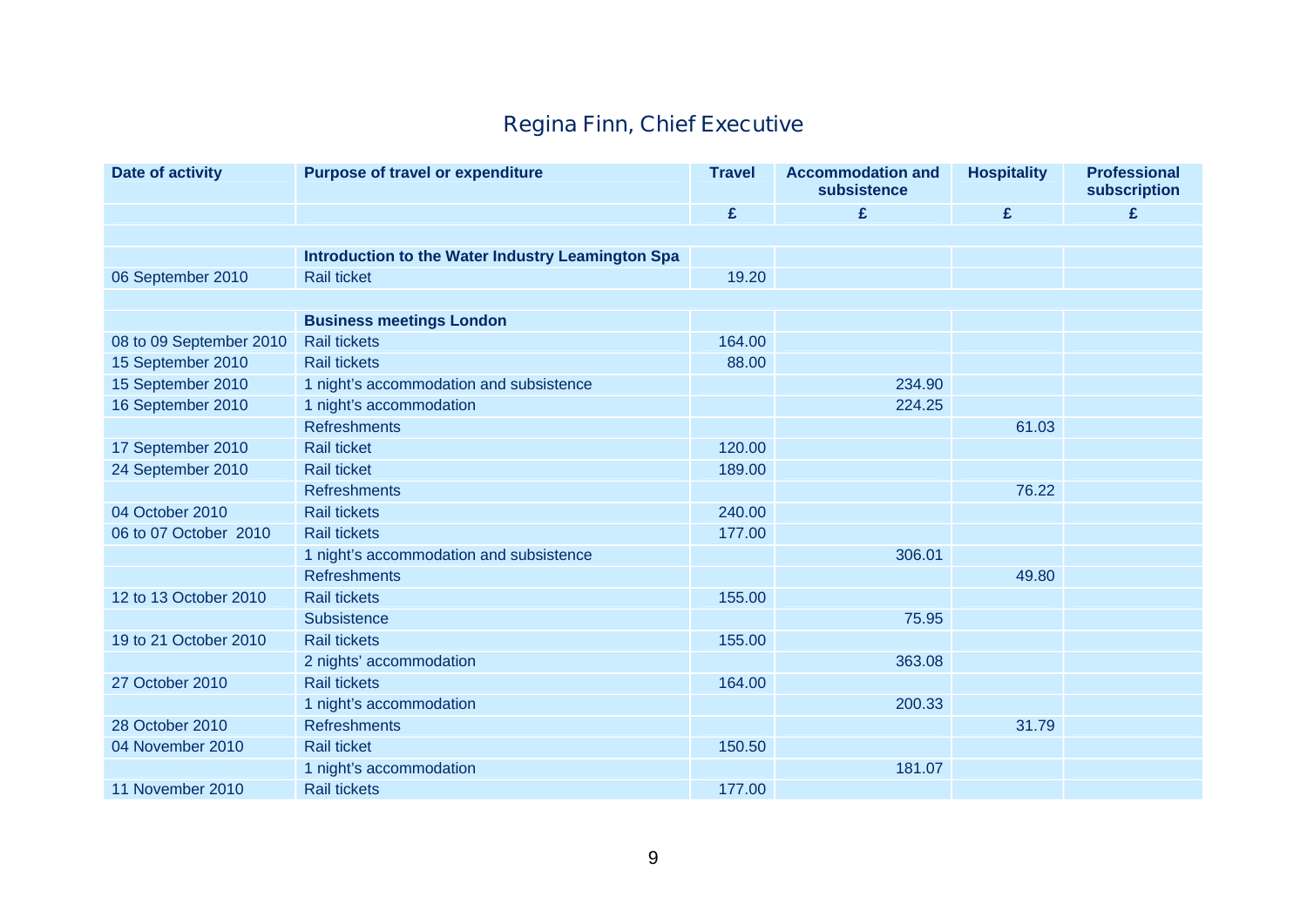|                        | 1 night's accommodation and subsistence     |          | 192.82   |        |          |
|------------------------|---------------------------------------------|----------|----------|--------|----------|
| 15 to 16 November 2010 | <b>Rail tickets</b>                         | 164.00   |          |        |          |
|                        | 1 night's accommodation                     |          | 170.38   |        |          |
| 17 to 9 November 2010  | <b>Rail tickets</b>                         | 79.00    |          |        |          |
|                        | 2 nights' accommodation                     |          | 722.66   |        |          |
| 23 November 2010       | <b>Rail tickets</b>                         | 79.00    |          |        |          |
| 03 December 2010       | <b>Rail tickets</b>                         | 104.00   |          |        |          |
| 06 December 2010       | <b>Rail tickets</b>                         | 35.00    |          |        |          |
|                        |                                             |          |          |        |          |
|                        | <b>Business meeting Exeter</b>              |          |          |        |          |
| 14 September 2010      | <b>Rail tickets</b>                         | 268.00   |          |        |          |
|                        |                                             |          |          |        |          |
|                        | <b>Business meeting Stratford Upon Avon</b> |          |          |        |          |
| 14 September 2010      | <b>Rail tickets</b>                         | 6.30     |          |        |          |
|                        |                                             |          |          |        |          |
|                        | <b>Business meetings Birmingham</b>         |          |          |        |          |
| 20 September 2010      | <b>Refreshments</b>                         |          |          | 42.74  |          |
| 08 October 2010        | <b>Refreshments</b>                         |          |          | 29.50  |          |
| 05 November 2010       | <b>Rail ticket</b>                          | 43.00    |          |        |          |
|                        |                                             |          |          |        |          |
|                        | <b>Business meeting Worthing</b>            |          |          |        |          |
| 22 September 2010      | <b>Rail tickets</b>                         | 169.30   |          |        |          |
|                        | <b>Tube ticket</b>                          | 4.00     |          |        |          |
|                        |                                             |          |          |        |          |
|                        | <b>Travel insurance</b>                     |          |          |        |          |
|                        | Annual cover worldwide                      | 95.72    |          |        |          |
|                        |                                             |          |          |        |          |
|                        | <b>Taxi</b>                                 |          |          |        |          |
|                        | Claim for quarter                           | 665.90   |          |        |          |
|                        |                                             |          |          |        |          |
|                        | <b>Sub total</b>                            | 3,511.92 | 2,671.45 | 291.08 | 0.00     |
|                        | <b>Total</b>                                |          |          |        | 6,474.45 |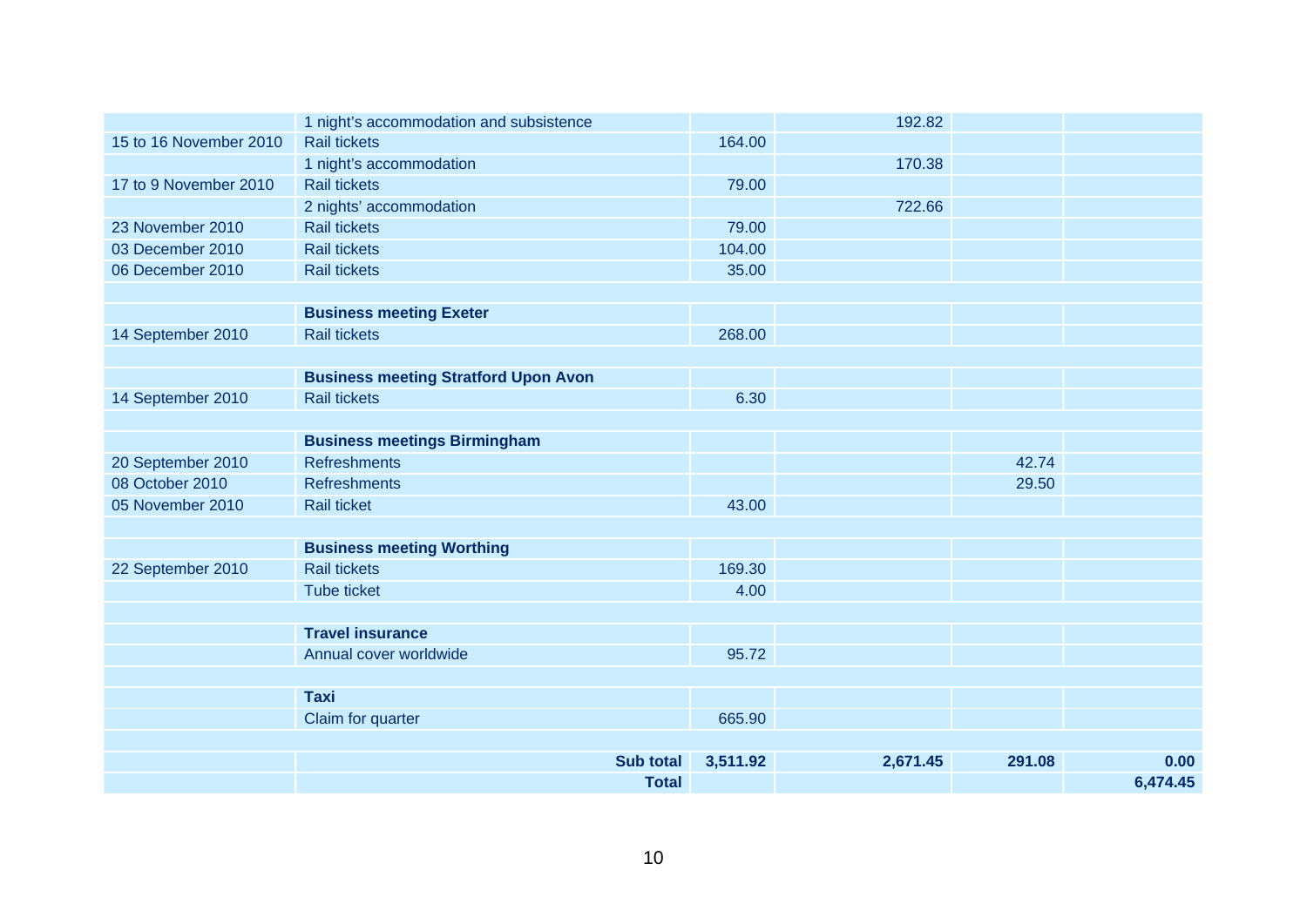# **Philip Fletcher, Chairman**

| Date of activity  | <b>Purpose of travel or expenditure</b> | <b>Travel</b> | <b>Accommodation and subsistence</b> | <b>Hospitality</b> | <b>Professional subscription</b> |
|-------------------|-----------------------------------------|---------------|--------------------------------------|--------------------|----------------------------------|
|                   |                                         | £             | £                                    | £                  | £                                |
|                   |                                         |               |                                      |                    |                                  |
|                   | <b>Working in Birmingham</b>            |               |                                      |                    |                                  |
| 09 September 2010 | <b>Rail ticket</b>                      | 27.65         |                                      |                    |                                  |
| 22 September 2010 | <b>Rail ticket</b>                      | 27.65         |                                      |                    |                                  |
| 29 September 2010 | <b>Rail ticket</b>                      | 27.65         |                                      |                    |                                  |
| 05 October 2010   | <b>Rail ticket</b>                      | 27.65         |                                      |                    |                                  |
| 13 October 2010   | <b>Rail ticket</b>                      | 2.40          |                                      |                    |                                  |
| 14 October 2010   | I night's accommodation                 |               | 85.00                                |                    |                                  |
| 19 October 2010   | <b>Rail ticket</b>                      | 27.65         |                                      |                    |                                  |
| 26 October 2010   | <b>Rail ticket</b>                      | 27.65         |                                      |                    |                                  |
| 02 November 2010  | <b>Rail ticket</b>                      | 27.65         |                                      |                    |                                  |
| 10 November 2010  | <b>Rail ticket</b>                      | 27.65         |                                      |                    |                                  |
|                   | 1 night's accommodation                 |               | 85.00                                |                    |                                  |
| 17 November 2010  | <b>Rail ticket</b>                      | 27.65         |                                      |                    |                                  |
| 01 December 2010  | Rail ticket                             | 27.65         |                                      |                    |                                  |
|                   |                                         |               |                                      |                    |                                  |
|                   | <b>Business meetings London</b>         |               |                                      |                    |                                  |
| 14 September 2010 | <b>Rail ticket</b>                      | 36.30         |                                      |                    |                                  |
| 07 October 2010   | <b>Refreshments</b>                     |               |                                      | 8.89               |                                  |
| 21 October 2010   | <b>Refreshments</b>                     |               |                                      | 27.15              |                                  |
| 27 October 2010   | <b>Refreshments</b>                     |               |                                      | 37.75              |                                  |
| 04 November 2010  | <b>Refreshments</b>                     |               |                                      | 39.38              |                                  |
| 16 November 2010  | <b>Refreshments</b>                     |               |                                      | 31.25              |                                  |
|                   |                                         |               |                                      |                    |                                  |
|                   | <b>Sub total</b>                        | 315.20        | 170.00                               | 144.42             | 0.00                             |
|                   | <b>Total</b>                            |               |                                      |                    | 629.62                           |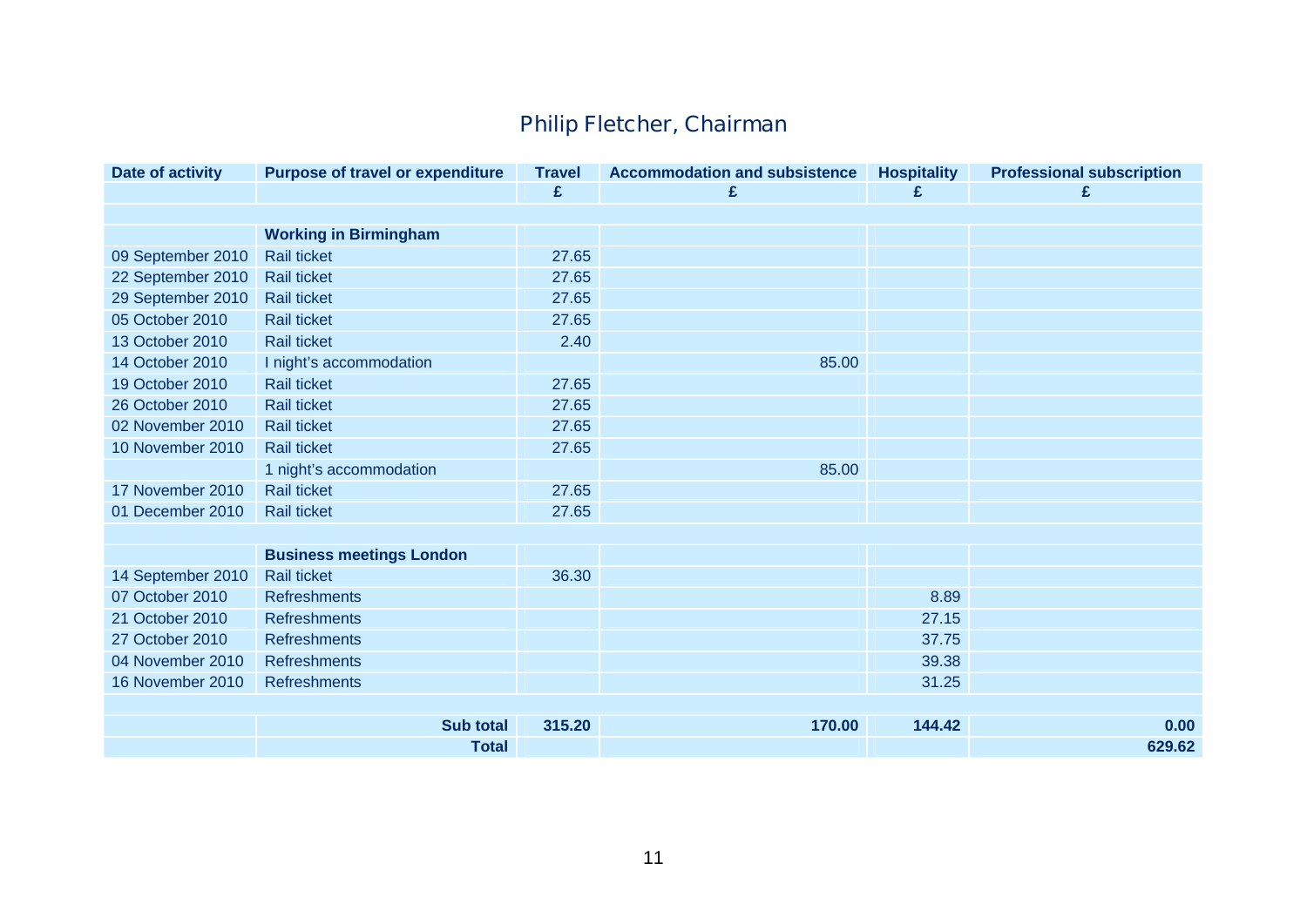#### **Richard Kennett, Independent Member of the Audit Committee**

| Date of activity | <b>Purpose of travel or expenditure</b> | <b>Travel</b> | <b>Accommodation and subsistence</b><br><b>Hospitality</b> |      | <b>Professional subscription</b> |
|------------------|-----------------------------------------|---------------|------------------------------------------------------------|------|----------------------------------|
|                  |                                         | £             |                                                            |      |                                  |
|                  |                                         |               |                                                            |      |                                  |
|                  | <b>Ofwat Audit Committee Birmingham</b> |               |                                                            |      |                                  |
| 10 November 2010 | <b>Rail tickets</b>                     | 255.00        |                                                            |      |                                  |
|                  |                                         |               |                                                            |      |                                  |
|                  | <b>Sub total</b>                        | 255.00        | 0.00                                                       | 0.00 | 0.00                             |
|                  | <b>Total</b>                            |               |                                                            |      | 255.00                           |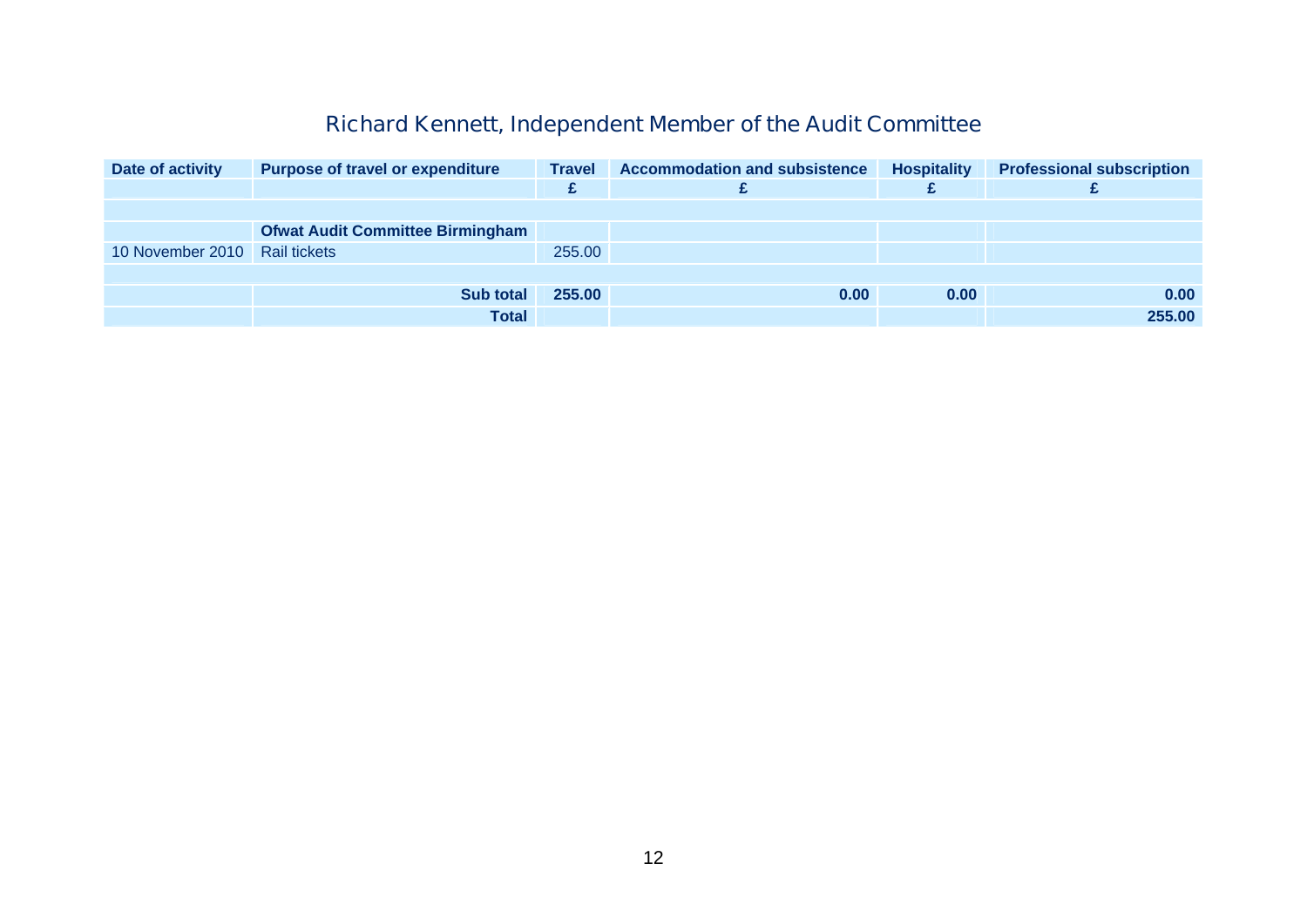# **Keith Mason, Director of Finance and Networks**

| Date of activity  | <b>Purpose of travel or expenditure</b>         | <b>Travel</b> | <b>Accommodation and</b><br>subsistence | <b>Hospitality</b> | <b>Professional</b><br>subscription |  |
|-------------------|-------------------------------------------------|---------------|-----------------------------------------|--------------------|-------------------------------------|--|
|                   |                                                 | £             | £                                       | £                  | £                                   |  |
|                   |                                                 |               |                                         |                    |                                     |  |
|                   | <b>Business meetings London</b>                 |               |                                         |                    |                                     |  |
| 13 September 2010 | <b>Rail ticket</b>                              | 145.60        |                                         |                    |                                     |  |
| 17 September 2010 | <b>Rail ticket</b>                              | 150.50        |                                         |                    |                                     |  |
| 05 October 2010   | Car park                                        | 8.00          |                                         |                    |                                     |  |
| 13 October 2010   | <b>Rail ticket</b>                              | 153.70        |                                         |                    |                                     |  |
| 18 October 2010   | <b>Rail ticket</b>                              | 150.50        |                                         |                    |                                     |  |
| 21 October 2010   | <b>Rail ticket</b>                              | 200.50        |                                         |                    |                                     |  |
| 10 November 2010  | <b>Rail ticket</b>                              | 102.10        |                                         |                    |                                     |  |
| 23 November 2010  | <b>Rail ticket</b>                              | 88.60         |                                         |                    |                                     |  |
| 30 November 2010  | <b>Rail ticket</b>                              | 150.50        |                                         |                    |                                     |  |
| 13 December 2010  | <b>Rail ticket</b>                              | 24.00         |                                         |                    |                                     |  |
|                   | Subsistence                                     |               | 7.70                                    |                    |                                     |  |
|                   |                                                 |               |                                         |                    |                                     |  |
|                   | <b>Professional subscription</b>                |               |                                         |                    |                                     |  |
| 26 October 2010   | Institute of Water and Environmental Management |               |                                         |                    | 83.00                               |  |
|                   |                                                 |               |                                         |                    |                                     |  |
|                   | <b>Sub total</b>                                | 1,174.00      | 7.70                                    | 0.00               | 83.00                               |  |
|                   | <b>Total</b>                                    |               |                                         |                    | 1,264.70                            |  |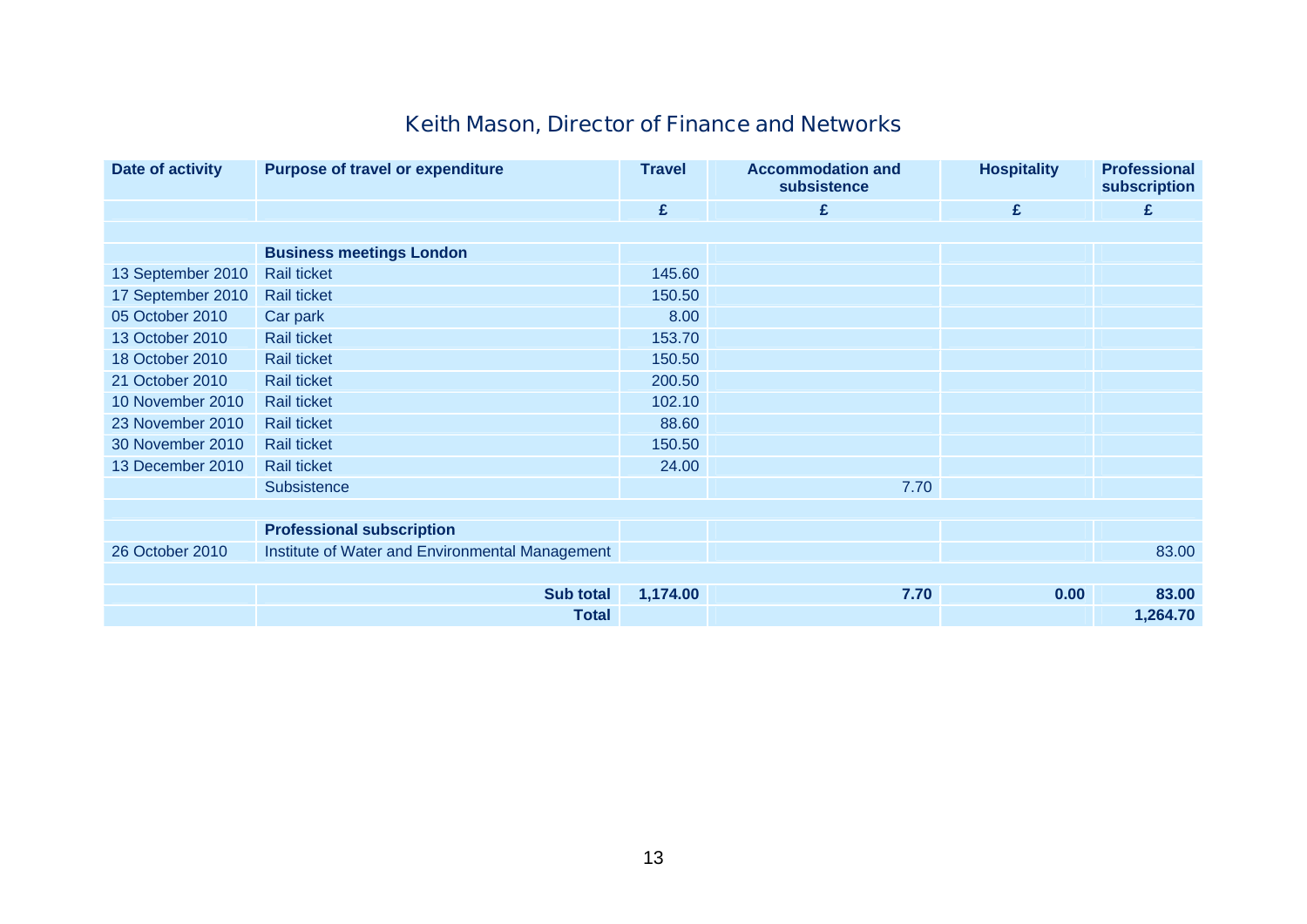**Jane May, Non-Executive Director** 

**No expenses in quarter**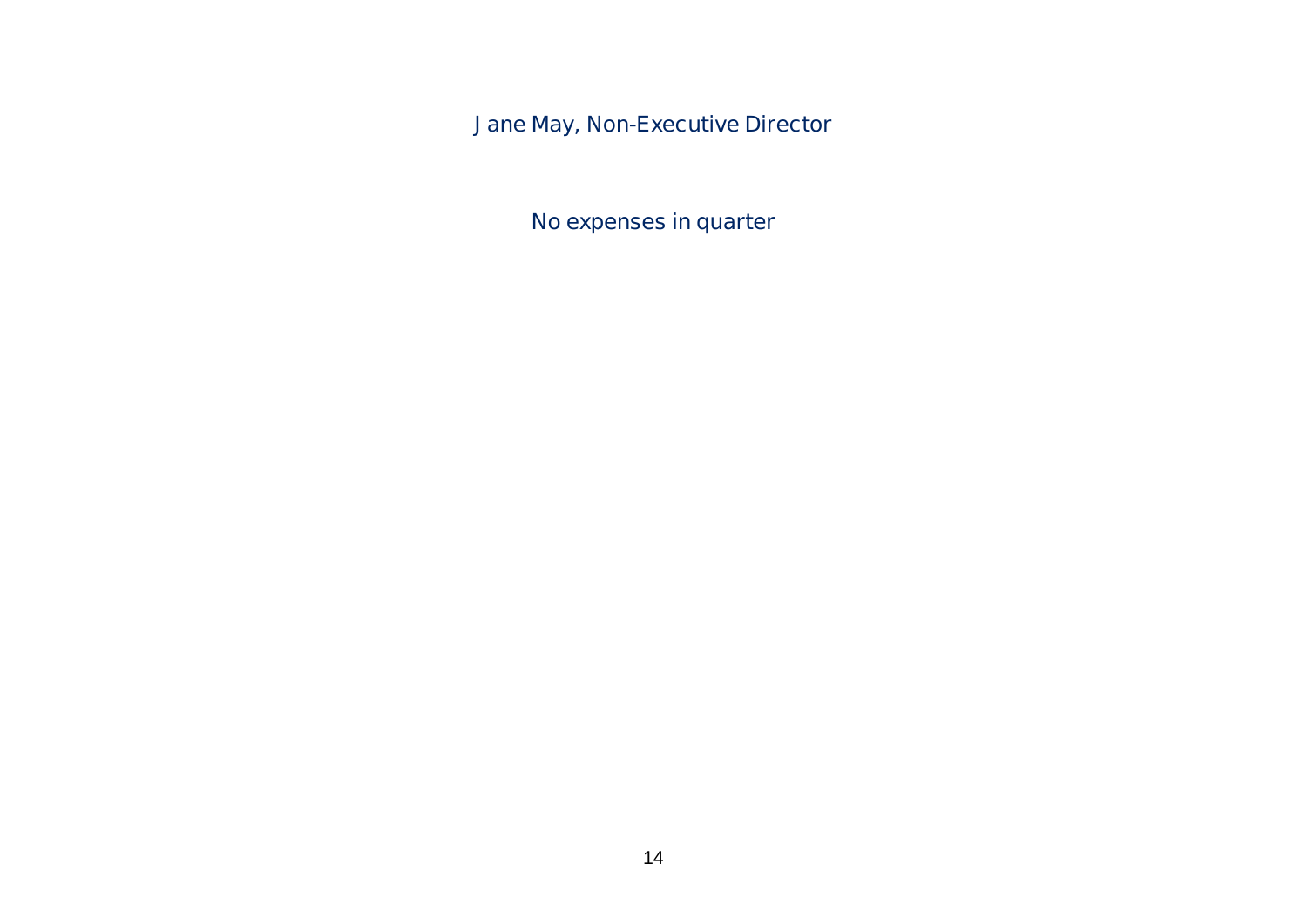# **Gillian Owen, Non-Executive Director**

| Date of activity  | <b>Purpose of travel or expenditure</b> | <b>Travel</b> | <b>Accommodation and subsistence</b> | <b>Hospitality</b> | <b>Professional subscription</b> |  |  |  |
|-------------------|-----------------------------------------|---------------|--------------------------------------|--------------------|----------------------------------|--|--|--|
|                   |                                         | £             | £                                    | £                  | £                                |  |  |  |
|                   |                                         |               |                                      |                    |                                  |  |  |  |
|                   | <b>Ofwat Board meetings Birmingham</b>  |               |                                      |                    |                                  |  |  |  |
| 17 June 2010      | Rail ticket and car parking             | 87.00         |                                      |                    |                                  |  |  |  |
| 15 July 2010      | <b>Rail tickets</b>                     | 110.00        |                                      |                    |                                  |  |  |  |
| 09 September 2010 | Rail ticket and car parking             | 87.00         |                                      |                    |                                  |  |  |  |
| 14 October 2010   | Rail ticket and car parking             | 87.00         |                                      |                    |                                  |  |  |  |
|                   |                                         |               |                                      |                    |                                  |  |  |  |
|                   | <b>Business meetings London</b>         |               |                                      |                    |                                  |  |  |  |
| 19 October 2010   | <b>Rail tickets</b>                     | 28.25         |                                      |                    |                                  |  |  |  |
| 20 October 2010   | Rail ticket and car parking             | 47.50         |                                      |                    |                                  |  |  |  |
|                   |                                         |               |                                      |                    |                                  |  |  |  |
|                   | Taxi                                    |               |                                      |                    |                                  |  |  |  |
|                   | Claim for quarter                       | 78.80         |                                      |                    |                                  |  |  |  |
|                   |                                         |               |                                      |                    |                                  |  |  |  |
|                   | <b>Sub total</b>                        | 525.55        | 0.00                                 | 0.00               | 0.00                             |  |  |  |
|                   | <b>Total</b>                            |               |                                      |                    | 525.55                           |  |  |  |